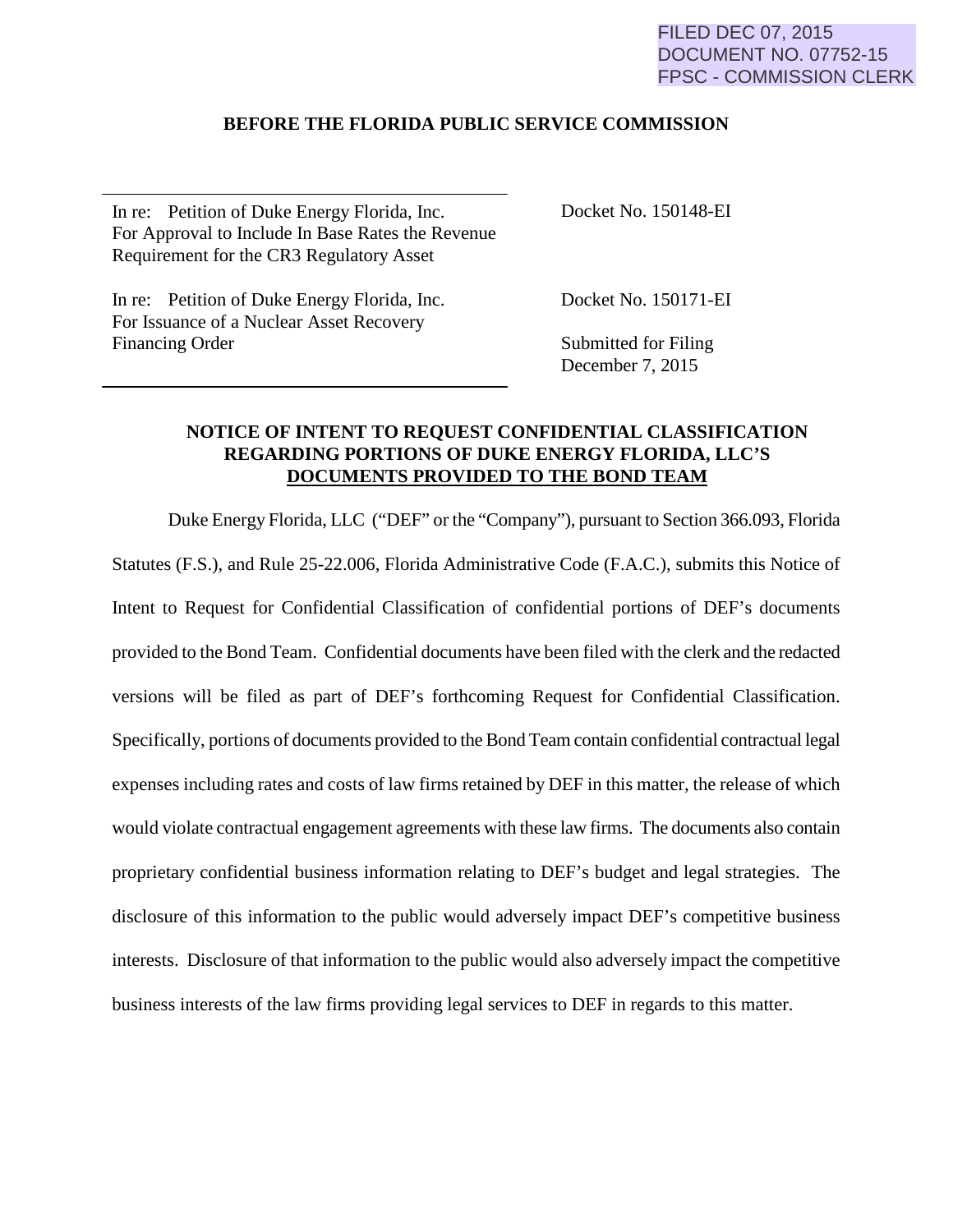A highlighted copy of the above-referenced confidential documents labeled as Exhibit A, has been filed under a separate cover letter.

 Pursuant to Rule 25-22.006(3)(a)(1), DEF will file its Request for Confidential Classification for the confidential information contained herein within twenty-one (21) days of filing this request.

RESPECTFULLY SUBMITTED this  $7<sup>th</sup>$  day of December, 2015.

 */s/ Dianne M. Triplett*

\_\_\_\_\_\_\_\_\_\_\_\_\_\_\_\_\_\_\_\_\_\_\_ \_\_\_\_\_\_\_\_\_\_\_\_\_\_\_\_\_\_\_\_\_\_\_\_\_ MATTHEW R. BERNIER DIANNE M. TRIPLETT Senior Counsel Associate General Counsel Duke Energy Florida, LLC<br>Duke Energy Florida, LLC 106 East College Avenue 299 First Avenue North Suite 800 St. Petersburg, FL 33701 Telephone: (850) 521-1428

Tallahassee, FL 32301 Telephone: (727) 820-4692